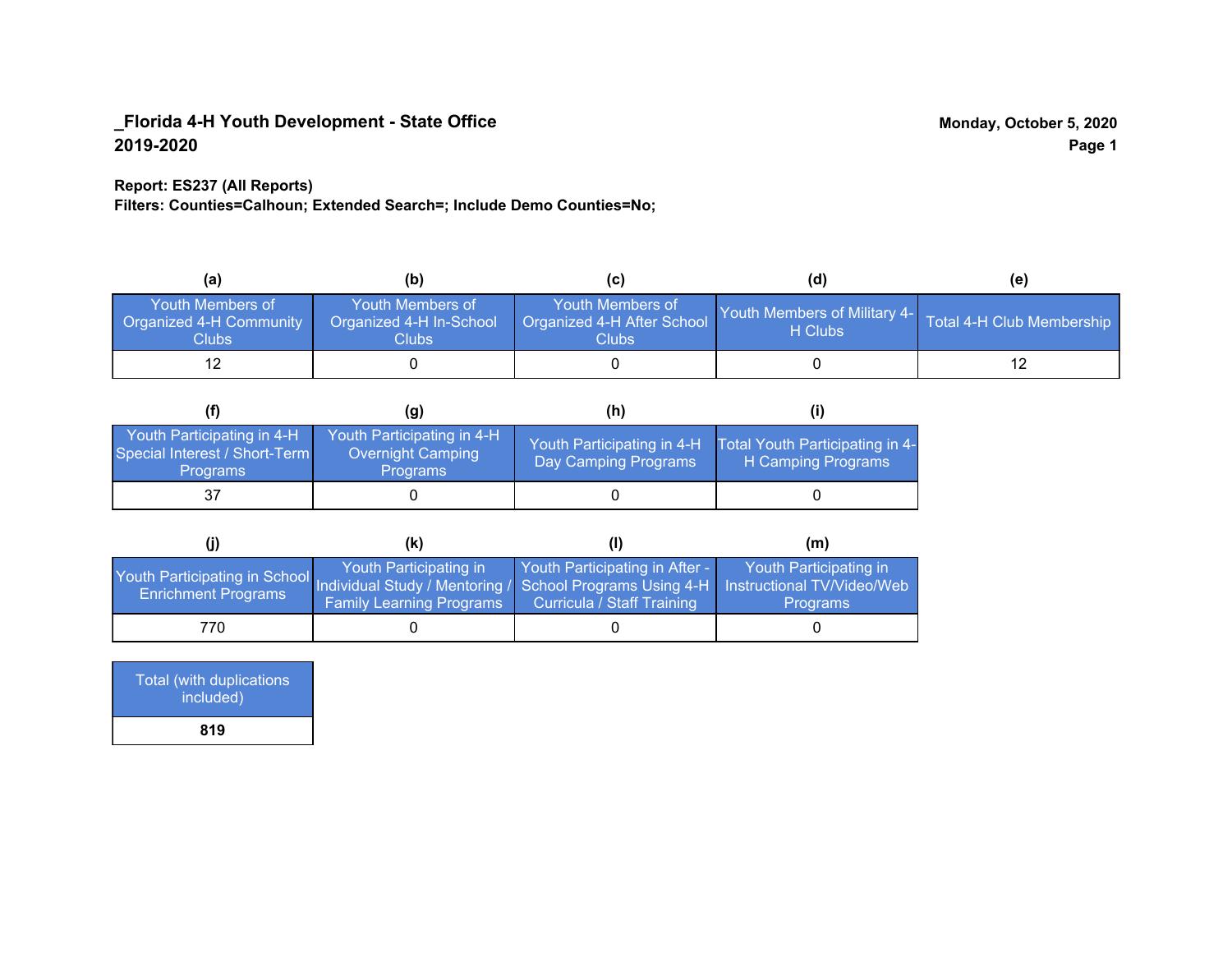**Report: ES237 (All Reports)**

**Filters: Counties=Calhoun; Extended Search=; Include Demo Counties=No;**

# **School Grade (duplications eliminated)**

| <b>Kinder</b> | 1st | <b>2nd</b> | 3rd | 4th | 5th | 6th | 7th | 8th | 9th | 10th | 11th | $\sqrt{12}$ th | Post HS Not in School Special | <b>N</b> TotaN |
|---------------|-----|------------|-----|-----|-----|-----|-----|-----|-----|------|------|----------------|-------------------------------|----------------|
|               |     |            | 24  | 155 | 185 | 186 |     |     |     |      |      |                |                               | 566            |

# **Gender of 4-H Youth Participants (duplications eliminated)**

| Male | Female | Total |
|------|--------|-------|
| 289  | 277    | 566   |

# **Place of Residence of 4-H Youth Participants (duplications eliminated)**

| ∣ Farm | Towns of under 10,000 and<br>rural non-farm | Towns and cities (10,000-<br>50,000), and their suburbs | Suburbs of cities of over<br>50,000 | Central cities of over 50,000 | Total |
|--------|---------------------------------------------|---------------------------------------------------------|-------------------------------------|-------------------------------|-------|
|        | 564                                         |                                                         |                                     |                               | 566   |

# **Total 4-H Youth Participants (duplications eliminated)**



**<sup>566</sup> Note: The four totals on this page should all match.**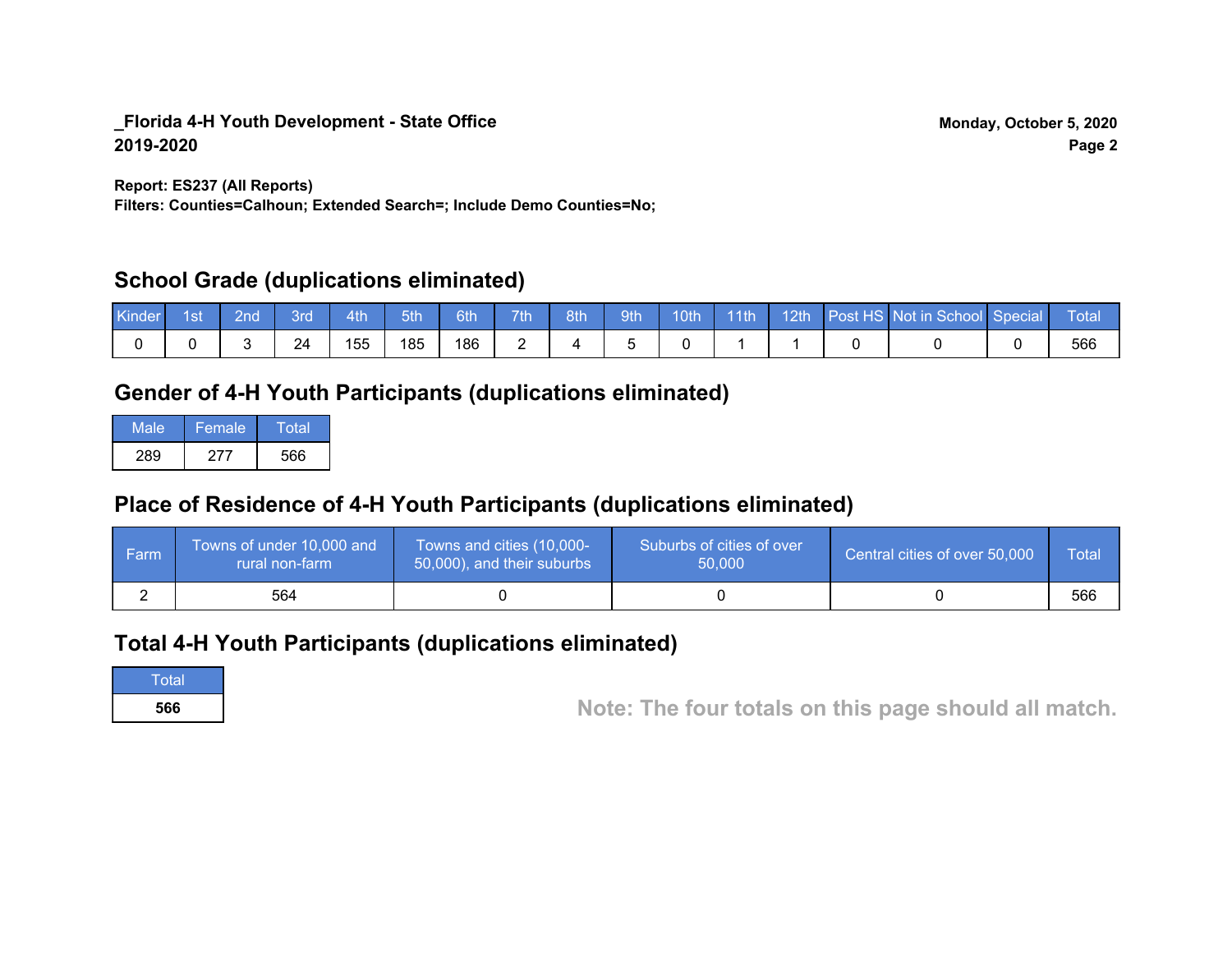**Report: ES237 (All Reports)**

**Filters: Counties=Calhoun; Extended Search=; Include Demo Counties=No;**

| <b>ETHNICITY</b>          | <b>TOTAL YOUTH</b> |
|---------------------------|--------------------|
| <b>Hispanic or Latino</b> | 29                 |
| Not Hispanic or Latino    | 537                |

Directions: Type in the appropriate numbers for your project. Ethnicity is separate from race. YOu should indicate an ethnicity category for each participant and all racial categories that apply to each participant (i.e. a participant of more than one race would be recorded in each applicable racial category). Ideally, your total participants should equal the total of numbers in your ethicity section. Totals of racial categories will be equal to or greater than your total participants if they all report racial information.

4-H Youth Participants: Any youth taking part in programs provided as a result of action by extension personnel (professional. Paraprofessional. And volunteer). This includes youth participation in programs conducted through 1862, 1890, and 1994 land-grant universities, EFNEP, urban gardening, and other programs that may not actually use the 4-H name and emblem with participants.

| <b>RACE</b>                               | <b>TOTAL YOUTH</b> |
|-------------------------------------------|--------------------|
| American Indian or Alaskan Native         | 11                 |
| Asian                                     | 2                  |
| <b>Black or African American</b>          | 63                 |
| Native Hawaiian or other Pacific Islander | 2                  |
| White                                     | 477                |
| Youth Indicating More Than One Race       | 11                 |
| <b>Undetermined</b>                       | U                  |

**Page 3**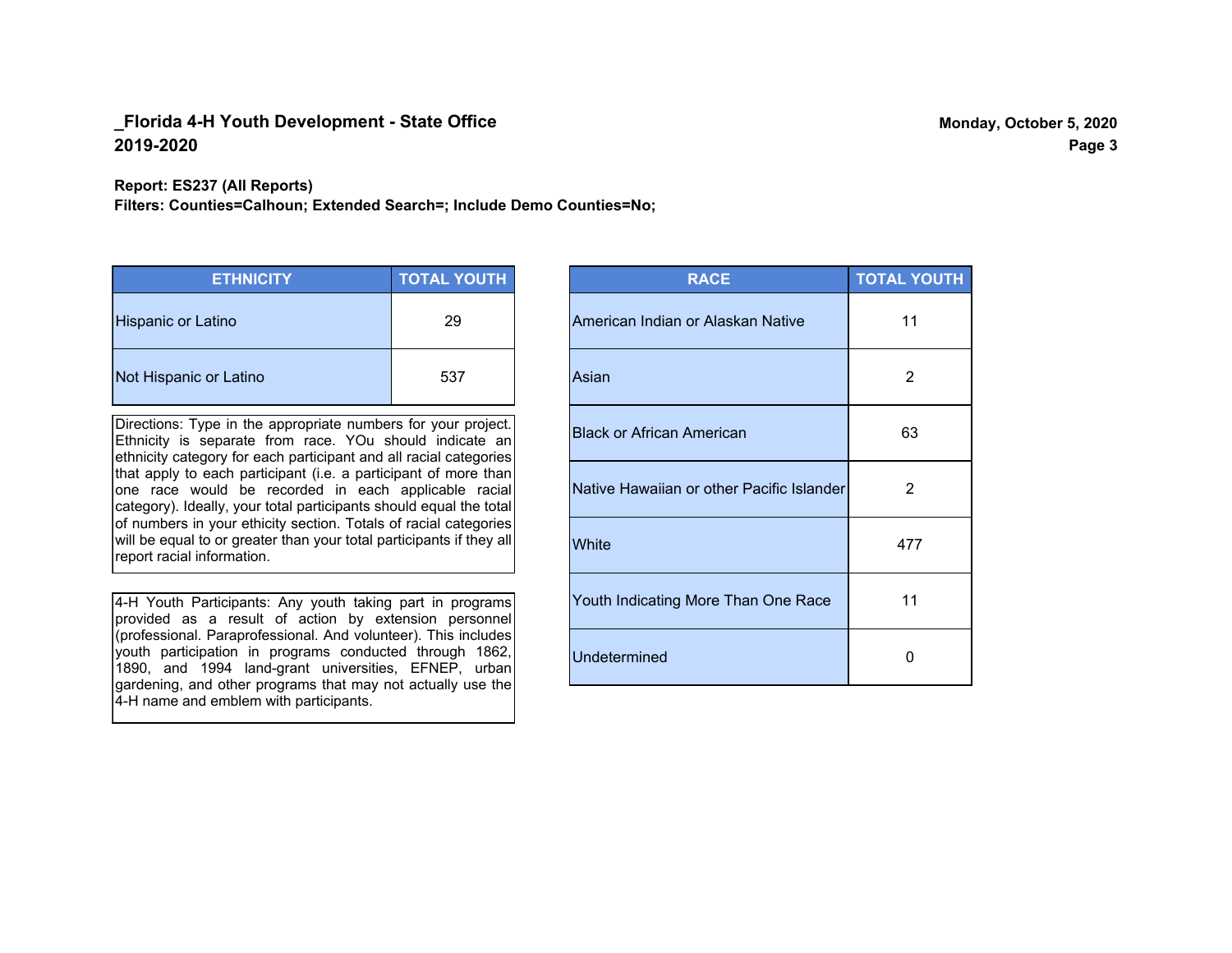**Report: ES237 (All Reports)**

**Filters: Counties=Calhoun; Extended Search=; Include Demo Counties=No;**

| Total Number of<br><b>Adult Volunteers</b> | <b>Total Number of</b><br><b>Youth Volunteers</b> | Total |
|--------------------------------------------|---------------------------------------------------|-------|
| 32                                         |                                                   | 36    |

Adult Volunteer: Unpaid support for the 4-H program by an individual beyond high school age.

Youth Volunteer: Unpaid support for the 4-H program by a person who has not yet graduated from high school.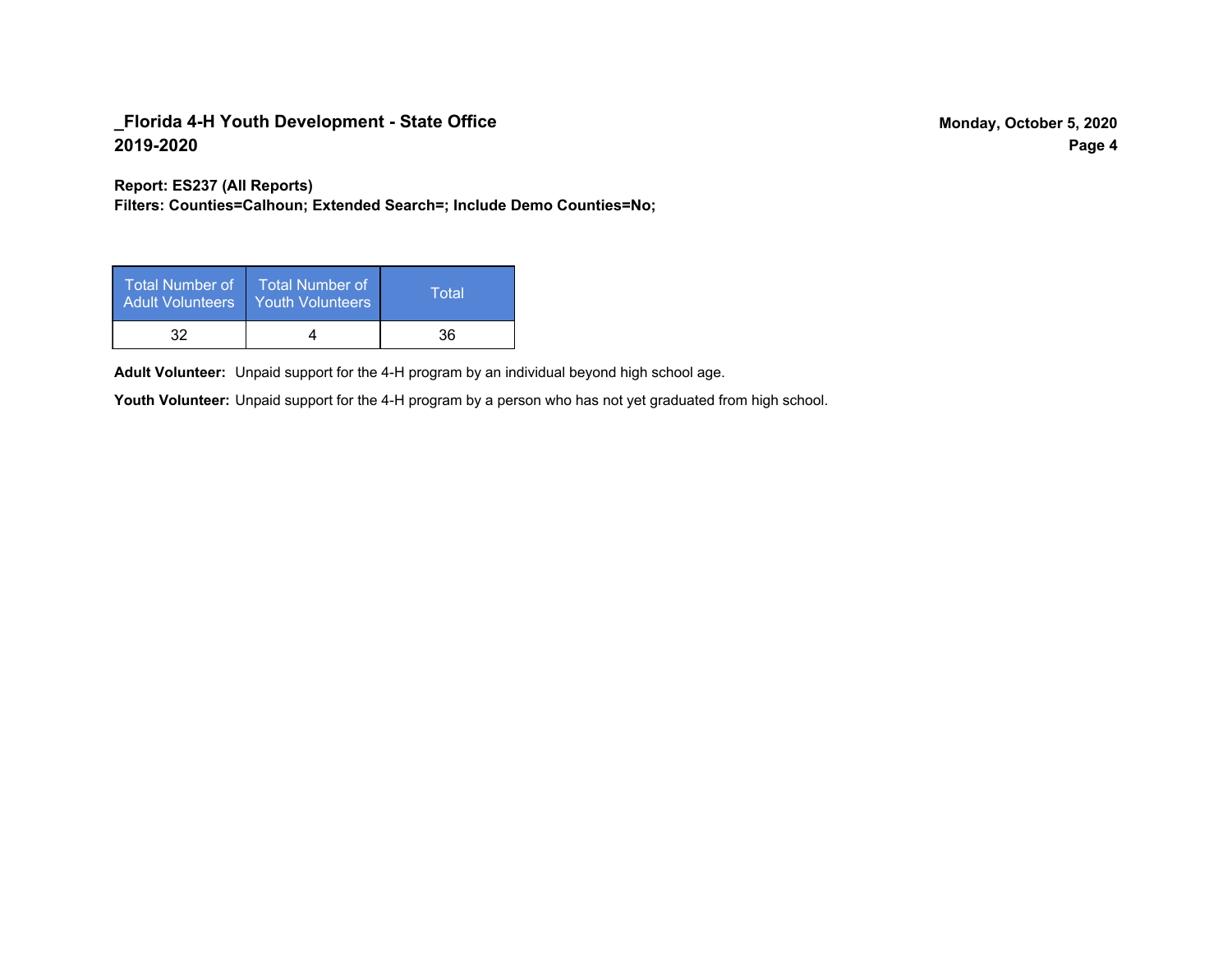168

# **Filters: Counties=Calhoun; Extended Search=; Include Demo Counties=No; Report: ES237 (All Reports)**

# **Ag in the Classroom**

| : Agriculture Awareness                   |     |
|-------------------------------------------|-----|
| School Enrichment - Agriculture Awareness | 168 |
| School Enrichment - Pizza Garden          |     |

#### **Animals**

| (4-H Cloverbuds- ANIMALS & PETS)-retired project | 0 |
|--------------------------------------------------|---|
| (CAGED BIRDS) Retired Project                    | 0 |
| (GOATS) Retired Project                          | 0 |
| (GOATS-Pygmy) Retired Project                    | 0 |
| (HORSE-Advanced Horsemanship) Retired Project    | 0 |
| (HORSE-Horsemanship Science) Retired Project     | 0 |
| (LLAMAS AND ALPACAS)-retired project             | 0 |
| (POCKET PETS) Retired Project                    | 0 |
| <b>ANIMAL SCIENCES</b>                           | 1 |
| <b>BEEF</b>                                      | 0 |
| <b>CATS</b>                                      | 0 |
| <b>DAIRY CATTLE</b>                              | 0 |
| <b>DOGS</b>                                      | 1 |
| GOATS (Dairy)                                    | 1 |
| GOATS (Meat)                                     | 0 |
| <b>HORSE</b>                                     | 0 |
| <b>HORSE</b> (Horseless Horse)                   | 0 |
| <b>PETS</b>                                      | 0 |
| <b>POULTRY</b>                                   | 0 |
| <b>RABBITS</b>                                   | 0 |
| <b>SHEEP</b>                                     | 0 |
| <b>SWINE</b>                                     | 0 |
|                                                  | 3 |

#### **Biological Sciences**

| (4-H Cloverbuds-SCIENCE & TECHNOLOGY) Retired Project | 0            |
|-------------------------------------------------------|--------------|
| (Marine/Aquatic-AQUARIUMS) Retired Project            | 0            |
| (Marine/Aquatic-WETLANDS) Retired Project             | <sup>0</sup> |
| (Sciences- WINGS) Retired Project                     |              |
| (Wildlife - Bats) Retired Project                     | 0            |
| (Wildlife - Butterflies- WINGS) Retired Project       | <sup>0</sup> |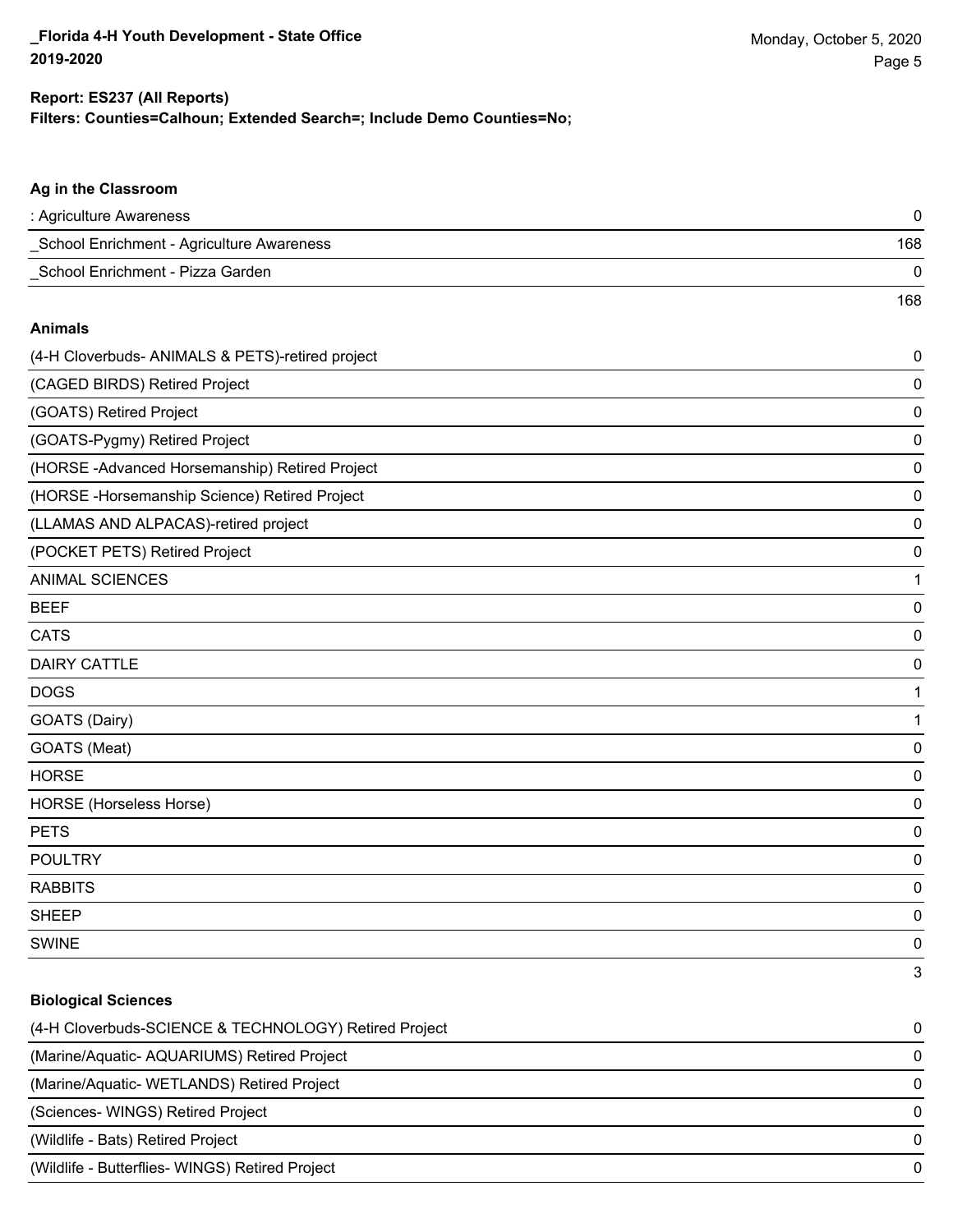#### **Report: ES237 (All Reports)**

**Filters: Counties=Calhoun; Extended Search=; Include Demo Counties=No;**

| (Wildlife- BLUEBIRDS) Retired Project                     | $\pmb{0}$      |
|-----------------------------------------------------------|----------------|
| : ABCs of ENTOMOLOGY                                      | $\mathbf 0$    |
| : Entomology-Apiary/Beekeeping                            | $\mathbf 0$    |
| : Meat Sciences                                           | $\mathbf 0$    |
| : Natural Sciences                                        | $\mathbf 0$    |
| School Enrichment - Embryology                            | 98             |
| School Enrichment- Natural Sciences                       | $\mathbf 0$    |
| INSECTS (ENTOMOLOGY)                                      | $\overline{4}$ |
| MARINE SCIENCE AND AQUATIC SCIENCES                       | $\mathbf 0$    |
| <b>SCIENCE DISCOVERY</b>                                  | $\mathbf 0$    |
| <b>VETERINARY SCIENCE</b>                                 | $\mathbf 0$    |
|                                                           | 102            |
| <b>Civic Engagement</b>                                   |                |
| (4-H Cloverbuds- CITIZENSHIP)-retired project             | 0              |
| (Citizenship-INTERGENERATIONAL) Retired Project           | 0              |
| <b>CITIZENSHIP</b>                                        | $\overline{2}$ |
| CITIZENSHIP-COMMUNITY SERVICE                             | $\overline{4}$ |
| CULTURAL AND GLOBAL EDUCATION                             | 13             |
|                                                           | 19             |
| <b>Communications and Expressive Arts</b>                 |                |
| (4-H Cloverbuds- COMMUNICATIONS) Retired Project          | 0              |
| (4-H Cloverbuds- VISUAL-LEISURE ARTS) Retired Project     | 0              |
| (FILMMAKING) Retired Project                              | $\mathbf 0$    |
| (LEISURE ARTS- Arts & Crafts) Retired Project             | 0              |
| (Leisure Arts- COLLECTIBLES) Retired Project              | $\mathbf 0$    |
| (PHOTOGRAPHY) Retired Project                             | 0              |
| (PUBLIC SPEAKING) Retired Project                         | $\mathbf 0$    |
| (VISUAL ARTS) Retired Project                             | $\mathbf 0$    |
| School Enrichment - 4-H Tropicana Public Speaking Program | 504            |
| COMMUNICATIONS AND PUBLIC SPEAKING                        | 0              |
| <b>EXPRESSIVE ARTS</b>                                    | 1              |
| <b>VISUAL ARTS</b>                                        | 0              |
|                                                           | 505            |
| <b>Community / Volunteer Service</b>                      |                |

(Citizenship-PUBLIC ADVENTURES) Retired Project 0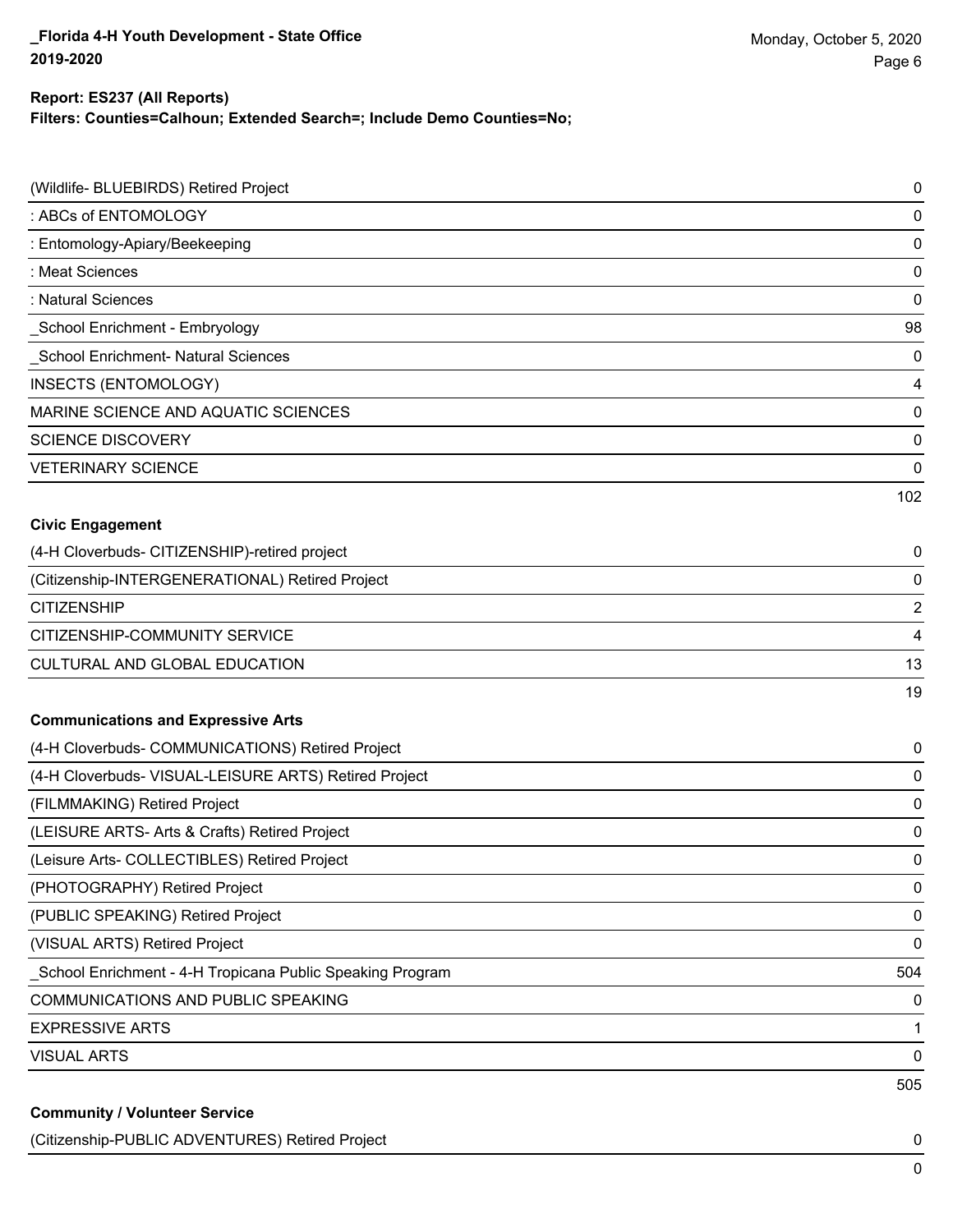**Consumer and Family Science**

### **Filters: Counties=Calhoun; Extended Search=; Include Demo Counties=No; Report: ES237 (All Reports)**

| (4-H Cloverbuds- CLOTHING) Retired project                   | 0 |
|--------------------------------------------------------------|---|
| (CHILD DEVELOPMENT Babysitting) Retired Project              | 0 |
| (Clothing - SELECTION) Retired Project                       | 0 |
| (Clothing - SEWING) Retired Project                          | 0 |
| (Clothing-Sewing- QUILTING) Retired Project                  | 0 |
| (CONSUMER EDUCATION AND SHOPPING) Retired Project            | 0 |
| (Human Development - Talking with TJ) Retired Project        | 0 |
| (HUMAN DEVELOPMENT) Retired Project                          | 0 |
| (Human Development-CHOICES) Retired Project                  | 0 |
| (Money Management - FINANCIAL CHAMPIONS) Retired Project     | 0 |
| : Consumer Choices Event                                     | 0 |
| 4-H CLOVERBUDS                                               | 3 |
| Animal Science- ALL ABOUT ANIMALS                            | 0 |
| Animal Sciences- LIVESTOCK JUDGING                           | 0 |
| Animals-PETS/SMALL ANIMALS                                   | 0 |
| CHILD DEVELOPMENT & CHILD CARE                               | 0 |
| Citizenship-SERVICE LEARNING                                 | 0 |
| <b>CLOTHING &amp; SEWING</b>                                 | 3 |
| <b>Exploring Farm Animals</b>                                | 0 |
| Hog-n-Ham Project                                            | 0 |
| Marine Science                                               | 0 |
| <b>MONEY MANAGEMENT</b>                                      | 0 |
| Performing Arts-DANCE/MOVEMENT                               | 0 |
| Pet Pals                                                     | 0 |
| Plant Pals, K-3 (5-8 yrs)                                    | 0 |
| test                                                         | 0 |
| Wildlife - Birds                                             | 0 |
|                                                              | 6 |
| <b>Environmental Education / Earth Sciences</b>              |   |
| (4-H Cloverbuds- ENVIRONMENT-Earth Sciences) Retired Project | 0 |
| : Recycling                                                  | 0 |
| : Water Education                                            | 0 |
| School Enrichment - Project Learning Tree                    | 0 |
| School Enrichment- Environmental Sciences                    | 0 |
| <b>EARTH SCIENCES</b>                                        | 0 |
|                                                              |   |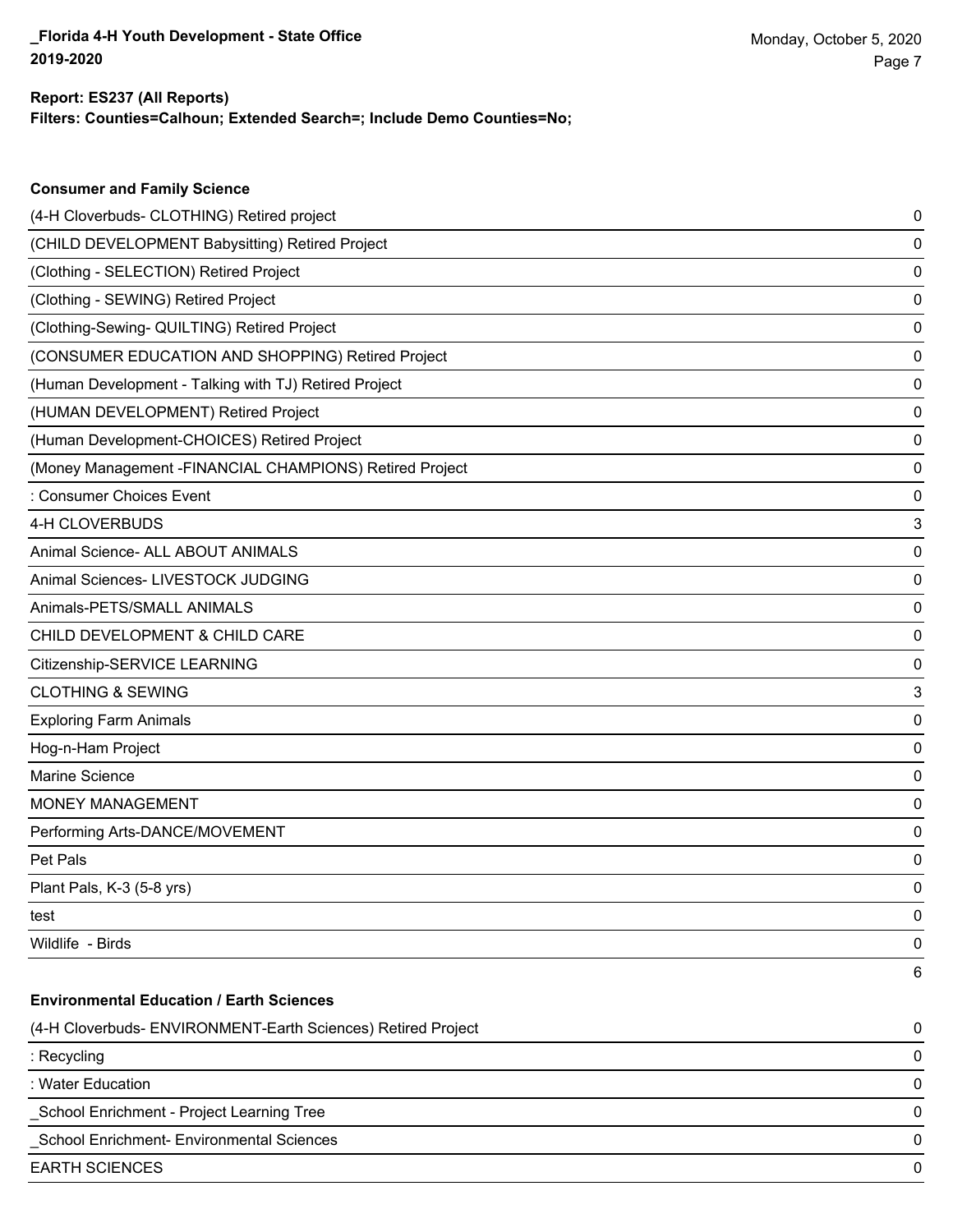**Filters: Counties=Calhoun; Extended Search=; Include Demo Counties=No;**

| <b>ENERGY</b>                                       | 0              |
|-----------------------------------------------------|----------------|
| <b>ENVIRONMENTAL SCIENCES</b>                       | 0              |
| <b>FORESTRY</b>                                     | 0              |
| <b>OUTDOOR EDUCATION</b>                            | $\overline{2}$ |
| SOIL AND WATER SCIENCES                             | 0              |
| <b>SPORTFISHING</b>                                 | 0              |
| <b>SS - SHOOTING SPORTS</b>                         | 0              |
| <b>SS-ARCHERY</b>                                   | 3              |
| SS-HUNTING 10y/o                                    | 0              |
| SS-MUZZLELOADING 12y/o                              | 0              |
| SS-RIFLE, AIR                                       | 0              |
| SS- RIFLE, SMALL BORE                               | 0              |
| SS-SHOTGUN 10y/o                                    | 0              |
| <b>WILDLIFE &amp; HABITATS</b>                      | 0              |
|                                                     | 5              |
| <b>Foods and Nutrition</b>                          |                |
| (4-H Cloverbuds- FOODS & NUTRITION) Retired Project | 0              |

| (4-H Cloverbuds- FOODS & NUTRITION) Retired Project   | 0            |
|-------------------------------------------------------|--------------|
| (Food - SPORTS NUTRITION) Retired Project             | 0            |
| (FOOD AND FOOD PRESERVATION SCIENCES) Retired Project | $\mathbf{0}$ |
| (FOOD PREP AND COOKING) Retired Project               | 0            |
| (Food Prep- BREADS & BREADMAKING) Retired Project     | 0            |
| (Food Prep-DAIRY FOODS) Retired Project               | 0            |
| (Food Prep- MICROWAVE MAGIC) Retired Project          | 0            |
| (Food Science- FOOD PRESERVATION) Retired Project     | 0            |
| School Enrichment - Up for the Challenge              | 0            |
| School Enrichment - YUM                               | 0            |
| <b>School Enrichment - YUMMEE</b>                     | 0            |
| <b>School Enrichment- Nutrition</b>                   | $\mathbf{0}$ |
| <b>FOOD &amp; NUTRITION</b>                           |              |
|                                                       |              |

### **Health**

| (Health-HEALTH ROCKS) Retired Project       |  |
|---------------------------------------------|--|
| (HEALTH: PHYSICAL ACTIVITY) Retired Project |  |
| : Healthy Living                            |  |
| PERSONAL WELL BEING                         |  |
|                                             |  |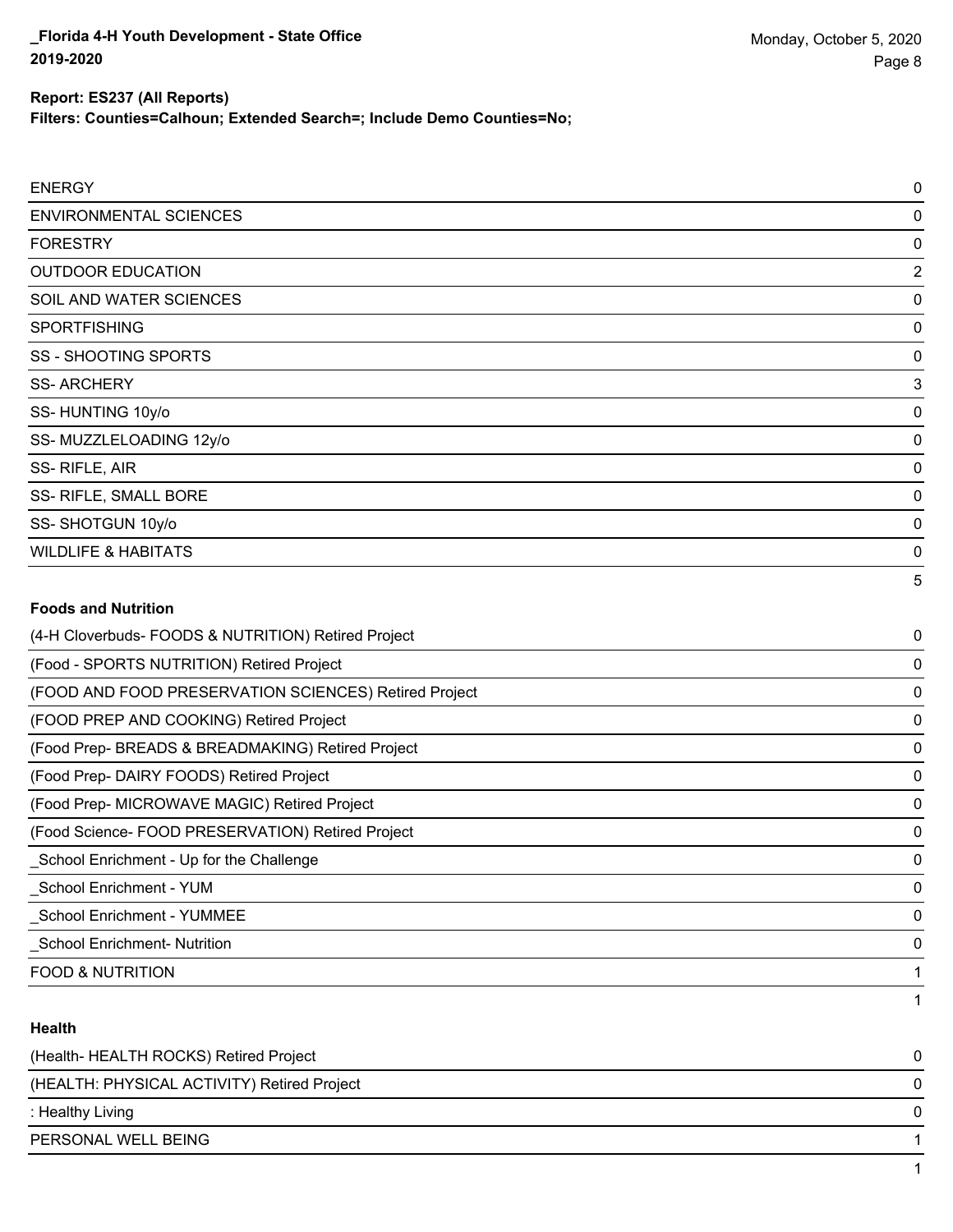#### **Report: ES237 (All Reports)**

**Filters: Counties=Calhoun; Extended Search=; Include Demo Counties=No;**

| <b>Leadership and Personal Development</b>                 |    |
|------------------------------------------------------------|----|
| (4-H Cloverbuds- LEADERSHIP) Retired Project               | 0  |
| (4-H Cloverbuds_DISCOVERY Projects) Retired Project        | 0  |
| (Home Environment- CHANGING SPACES) Retired Project        | 0  |
| (Plant Sciences - Mowing for Money) Retired Project        | 0  |
| (Workforce Prep- CAREER DEVELOPMENT) Retired Project       | 0  |
| (Workforce Prep- ENTREPRENEURSHIP) Retired Project         | 0  |
| : Character Education                                      | 0  |
| : Personal Development                                     | 0  |
| <b>EXPLORING 4-H</b>                                       | 11 |
| LEADERSHIP DEVELOPMENT                                     | 0  |
| <b>WORKPLACE PREPARATION</b>                               | 0  |
|                                                            | 11 |
| <b>Personal Safety</b>                                     |    |
| (Health and Safety- ATV SAFETY) Retired Project            | 0  |
| (Health- EMERGENCY PREPARDNESS) Retired Project            | 0  |
| <b>ATV SAFETY</b>                                          | 0  |
| <b>SAFETY</b>                                              | 0  |
|                                                            | 0  |
| <b>Physical Sciences</b>                                   |    |
| (ASTRONOMY) Retired Project                                | 0  |
| : Weather and Climate                                      | 0  |
| <b>AEROSPACE</b>                                           | 0  |
|                                                            | 0  |
| <b>Plant Science</b>                                       |    |
| (4-H Cloverbuds- PLANT SCIENCES-Gardening) Retired Project | 0  |
| (GROWING CITRUS) Retired Project                           | 0  |
| (Plant Sciences-GARDENING) Retired Project                 | 0  |
| (Plants - Gardening - FLOWERS) Retired Project             | 0  |
| (Plants - Gardening - VEGETABLES) Retired Project          | 0  |
| (Plants - Gardening-CONTAINER GARDENING) Retired Project   | 0  |
| School Enrichment- Gardening and Plants                    | 0  |

GARDENING AND PLANTS 1

GARDENING AND PLANTS: JR MASTER GARDENER 0